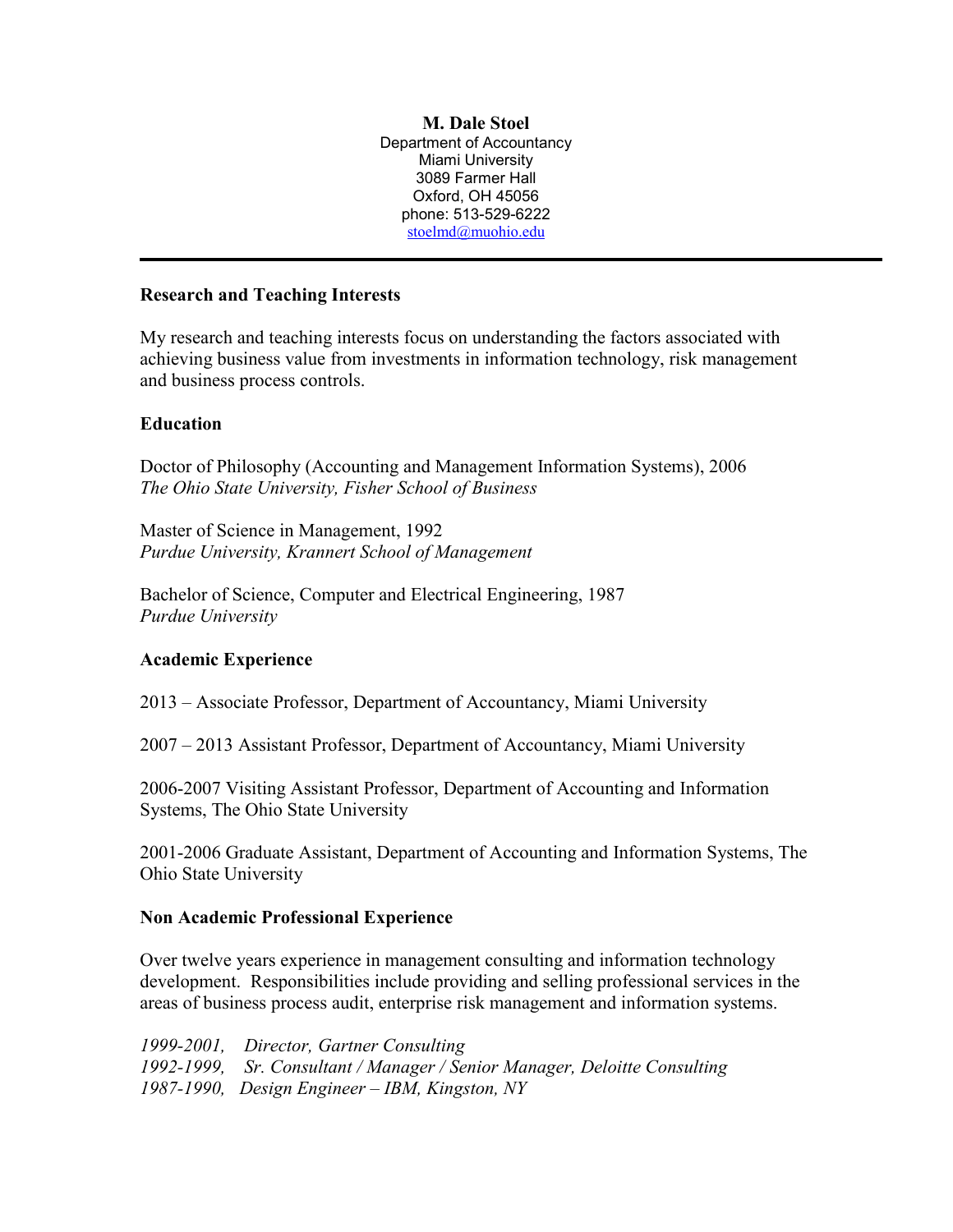## **RESEARCH & SCHOLARSHIP**

My prior experience in the areas of technology development and management consulting has developed a focus on identifying why some companies are more likely to succeed than others. My opinion is that success is derived from the execution of corporate vision and strategy and the ability to share this knowledge with internal and external constituents. Specifically, I believe that corporate success is derived from the ability to utilize internal information to understand corporate strengths and highlight these strengths to consumers and markets. As such, my research focuses on how organizational information is assessed, evaluated and communicated.

One stream of my research has primarily focused on the value of information systems and considers whether organizations that are able to develop improved information systems and management capabilities are able to earn economic rents. I have developed publications which consider whether these IT capabilities can earn economic rents as well also considering whether the inability to maintain expected controls over the IT environment will be punished by reduced market valuations. I find that I am also able to utilize these research activities within the classroom to help students understand the relevance and importance of legislation such as Sarbanes-Oxley which requires greater reporting about firms' internal controls.

An additional area of research interest is risk management and specifically the communication and management of business risks. I believe this area of research is related to my overall research focus of understanding corporate performance in that the ability to identify risks and develop a management plan requires the ability to link general strategy with corporate vision. Similar to the IT capability of being able to identify and manage the appropriate IT investments, I believe the challenge within risk management is being able to build consensus about the critical issues and appropriate level of risk tolerance to ensure adequate rewards for the organizational risks.

### **A. Published and Accepted Papers**

Stoel, M. and Muhanna W. 2009. IT capabilities and firm performance: A contingency analysis of the role of industry and IT capability type, *Information & Management*, 46 (3), p181-189.

Muhanna, W. and Stoel, M. 2010. How Do Investors Value IT? An Empirical Investigation of the Value Relevance of IT Capability and IT Spending Across Industries, *Journal of Information Systems*, 24 (1), p43-66.

Stoel, M. and Muhanna, W. 2011. IT internal control weaknesses and firm performance: An organizational liability lens, *International Journal of Accounting Information Systems,* 12(4), p.280-304.

Ballou, B., D. Heitger & D. Stoel. 2011 How Board of Directors Perceive Risk Management Information. *Management Accounting Quarterly,* 12(4), p14-22.

• This paper received a Lybrand Award from Management Accounting Quarterly as one of the best papers of the year.

Stoel, D., Havelka, D., & Merhout, J. 2012. An analysis of attributes that impact information technology audit quality: A study of IT and financial audit practitioners, *International Journal of Accounting Information Systems,* 13(1), p60-79.

Stoel, D. & Muhanna, W. 2012. The Dimensions and Directionality of Trust and Their Roles in Development of Shared Business-IT Understanding, *Information & Management, 49*(5), 248-256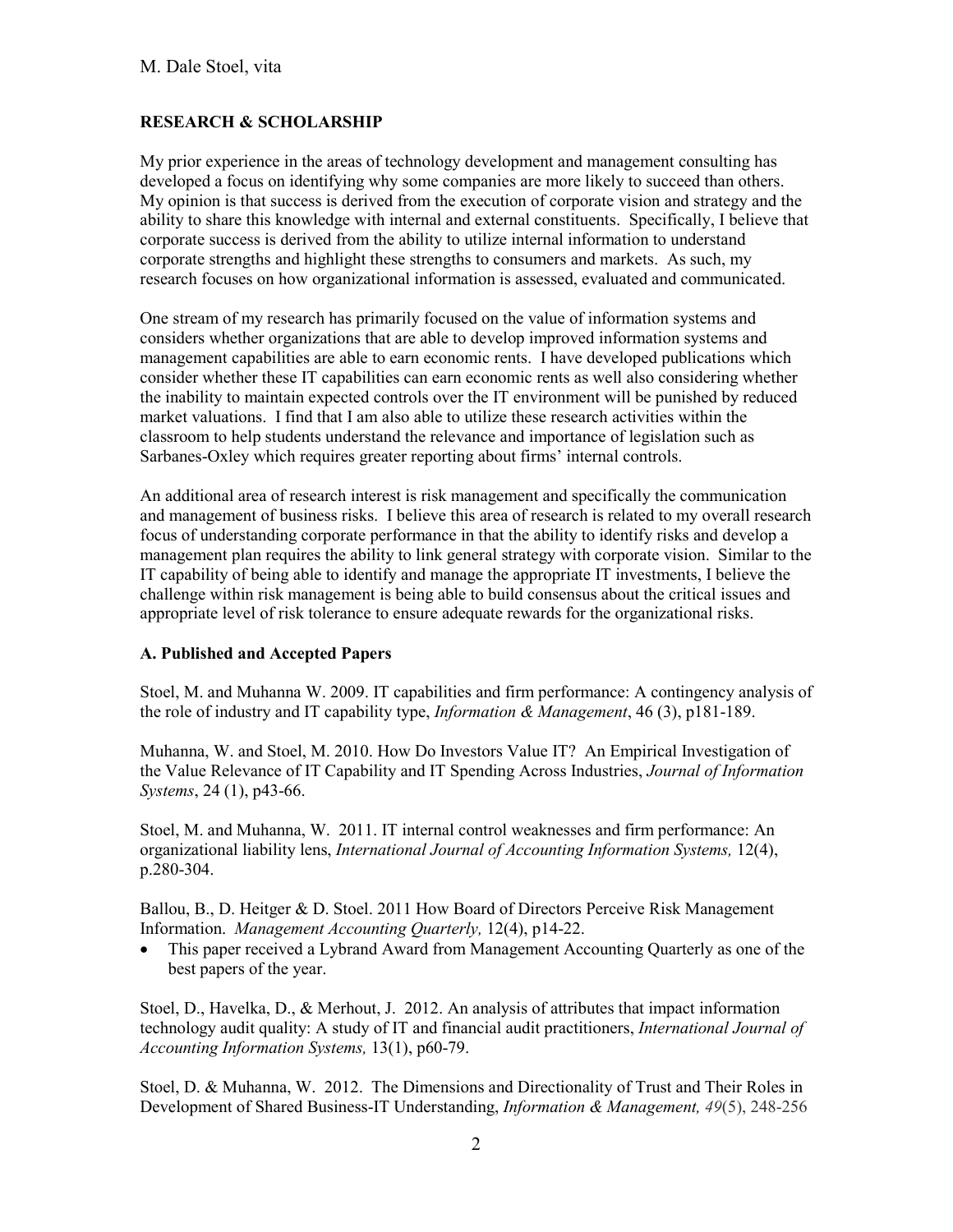Stoel, M. and Muhanna W. 2016. Online Word of Mouth: Implications for the Name-Your-Own-Price Channel, *Decision Support Systems*, 91, pp. 37-47.

Stoel, M., Ballou, B. and Heitger D. 2017. The Impact of Quantitative vs. Qualitative Risk Reporting on Risk Professionals' Strategic and Operational Risk Judgments, *Accounting Horizons,* 31 (4), p p53-69.

Ballou, B., Heitger, D.L., and Stoel, D. 2018. Data-driven decision-making and its impact on accounting undergraduate curriculum. *Journal of Accounting Education*, 44, pp. 14-24.

Brink, W. and Stoel, D. 2018. Analytics Knowledge, Skills and Abilities for Accounting Graduates, *Advances in Accounting Education: Teaching and Curriculum Innovations,* pp. 23-43

Stoel, D. & Havelka D. Forthcoming, Information Technology Audit Process: Examination of Critical Quality Factors, *Journal of Information Systems*

## **B. Conference Papers, Presentations and Panels**

Stoel, D. A Case-based Data Analytics Course for Accounting. AAA Intensive Data and Analytics Summer Workshop, June 2018, Orlando, FL

Stoel, D. & Havelka D., Information Technology Audit Process: Examination of Critical Quality Factors, ICIS AIS Special Interest Group, December 2016, Dublin, Ireland

Stoel, D. Big Data and Accounting Analytics Panel. AAA Ohio meeting, May 2016, Cleveland, Ohio

Stoel, D., Ballou, B., & Heitger, D., The Impact of Estimate Formats (Qualitative and Quantitative) in Risk Management Report on Judgments, ICIS AIS Special Interest Group, December 2013, Milan, Italy

Stoel, D., Havelka, D., & Merhout, J. Information Technology Audit Process Quality Factors: A Study of IT and Financial Audit Practitioners, International Symposium on Accounting Information Systems, April 2011, Rome, Italy

Stoel, D., Ballou, B., & Heitger, D., An Examination of Factors Associated with Board of Director Risk Awareness, AAA AIS Mid-year Meeting, January 2011, Atlanta, GA

Havelka, D., Merhout, J., & Stoel, D. Information Technology Audit Process Quality Factors: A Study of IT and Financial Audit Practitioners, AAA Annual Meeting, August 2010, San Francisco, CA (presented by D. Havelka)

Stoel, D. & Muhanna, W. The Impact of Knowledge Type on the Antecedents and Consequences of Shared Business-IS Understanding: An Empirical Analysis, AAA AIS Mid-year Meeting, January 2010, Clearwater, FL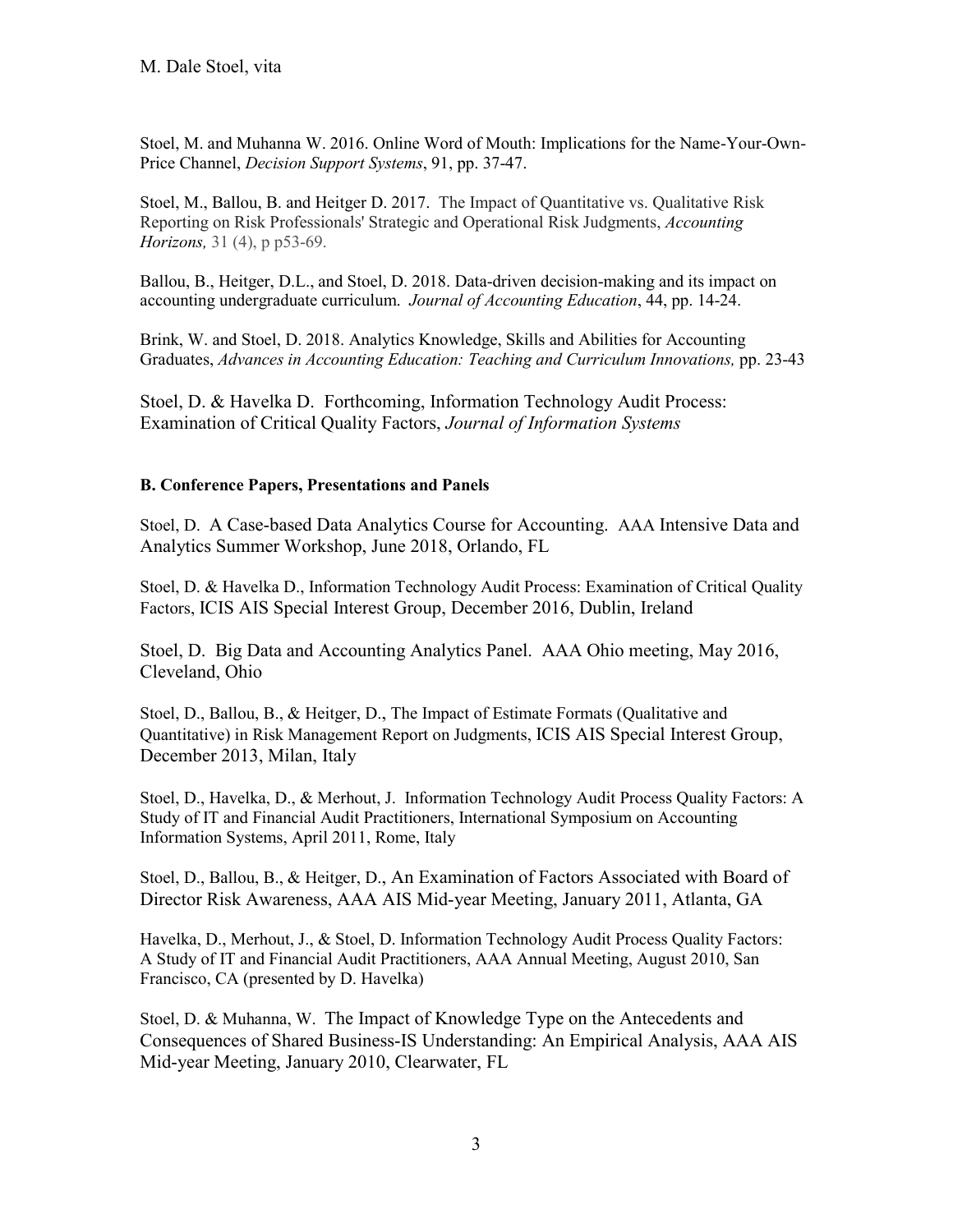Stoel, D. & Muhanna, W. IT Internal Controls and Firm Performance, AAA AIS Mid-year Meeting, January 2008, Los Angeles, CA

Stoel, D. & Muhanna, W. The Dimensions and Directionality of Trust and Their Roles in Development of Shared Business-IT Understanding, AAA AIS Mid-year Meeting, Journal of Information Systems Workshop, January 2007, Savannah, GA

Stoel, D. & Muhanna, W. IT Resources and Firm Performance: A Contingency Analysis of the Role of Industry and IT Resource Type, Informs Conference on Systems and Technology, November 2005, San Francisco, CA

Stoel, D. & Muhanna, W. [The Value Relevance of Information Technology Capability: An](file:///D:%5Cdale%5Csept42018%5Cpersonal%5Cpersonal%5Cannual%20perf%20and%20dossiers%5Cperf%202014%5Cvitas%20dossiers%5Cexternal%20package%5Cexternal%20package%20stoel%5C1%20vita%5COld%20Computer%5Cstoel%20stuff%5CLocal%20Settings%5CTemp%5CTemporary%20Directory%203%20for%20office%20pc%202-21.zip%5Cjobs%5Cdale%5CValueRelevance-MISQ-Oct04.doc)  [Empirical Assessment,](file:///D:%5Cdale%5Csept42018%5Cpersonal%5Cpersonal%5Cannual%20perf%20and%20dossiers%5Cperf%202014%5Cvitas%20dossiers%5Cexternal%20package%5Cexternal%20package%20stoel%5C1%20vita%5COld%20Computer%5Cstoel%20stuff%5CLocal%20Settings%5CTemp%5CTemporary%20Directory%203%20for%20office%20pc%202-21.zip%5Cjobs%5Cdale%5CValueRelevance-MISQ-Oct04.doc) Big Ten Consortium, Michigan State University, 2004

## **C. Grants**

"Antecedents and Consequences of Shared Understanding: An Empirical Analysis" with Waleed Muhanna, \$1900, Fisher College of Business, The Ohio State University

PwC Inquires grant, analytics curriculum development, summer 2015

### **TEACHING**

### **A. Miami University**

ACC 661: Accounting Theory and Research \*

ACC 495/595: Accounting Analytics \*

ACC 490: Accounting and Tax Policy

ACC 361: Modeling Business Processes in Accounting Information Systems

ACC 333: Managerial Cost Accounting

\*ACC 661 and ACC 495 were developed as new courses at Miami. ACC 661 was developed to implement additional research focus into the MAcc. ACC 495/595 was developed to implement additional analytics into the curriculum and serve as a university and FSB capstone.

### **B. The Ohio State University**

AMIS 531 Introduction to Accounting Information Systems

AMIS 659 Information Systems Planning and Management

Teaching Assistant

- MBA 832 Management Information Systems
- AMIS 838 Emerging Technologies and Electronic Commerce
- AMIS 658 Electronic Commerce